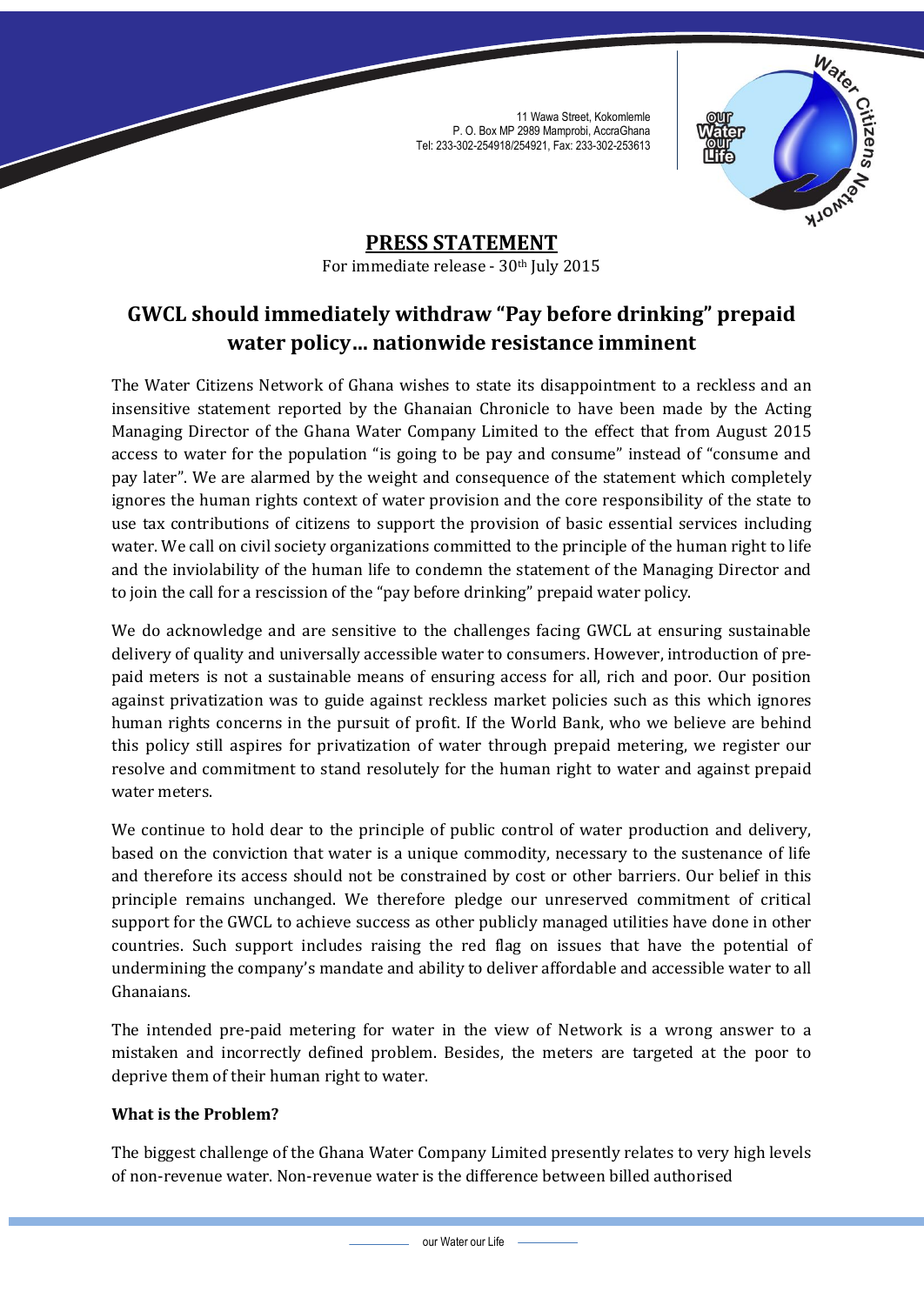

consumption and the volume of water that is put into the water system for supply. Non-revenue water consists of authorised unbilled metered consumption, authorised unbilled non-metered consumption<sup>i</sup> , unauthorised consumption and metering inaccuracies. The rest are leakages in transmission mains, leakages on service connections before reaching meters of water users as well as leakages and overflows at GWCL's storage tanks.

The 2010 technical audit report of the company is awash with the real reasons that account for the high levels of non-revenue water which the proposed prepaid metering do not address. The prepaid metering with its attendant huge threat to the human right to water only addresses the issue of revenue collection of billed metered consumption, an area which AVRL claimed to have improved. Indeed in 2011 AVRL reported that "with the majority of customers still receiving an irregular supply, it is quite an achievement to maintain collection levels above 90%"ii (AVRL was a Dutch company then in charge of operations at GWCL under a management contract, their contract was discontinued in 2011). The prepaid metering targets revenue collection but does not address the core problems contributing to high water losses.

The Technical Audit shows that even for authorised metered consumption, GWCL was under or over billing due to long periods of non-calibration of meters. For authorized non-metered consumption where water users without meters are allowed access based on observed patterns of consumption, the auditors found that billing of users were also inaccurate due to long periods without reassessments of the estimated bills. Non replacement of broken down meters have contributed to an increase in the rate of authorised non-metered users.

Clearly if these constitute part of the challenges in addressing the issue of water losses then a prepaid solution is far-fetched and a lazy rights-compromising approach which must immediately be discontinued by GWCL. It is important to enquire from the GWCL what actions it had taken on some of the observations of the technical audit which are contributing to high water losses. The managers of GWCL must roll up their sleeves and set out to work and not contemplate the idea of swiveling whilst based on the threat of thirst they push cost of the high levels of water losses onto citizens, who would have no chance with the vending machines. The history of GWCL metering abilities has also not been good and cannot be trusted now with automation.

## **Why we are against Pre-paid Metering**

Prepaid metering should not be countenanced because it is a cruel means of managing demand where those who are unable to afford are simply cut off to increase access to those with the economic means. The experience of other countries show that prepaid metering deepens inequalities as poor areas and not wealthy areas are mostly targeted for cost recovery, forcing women and children into the role of "carriers" of water and eroding gains made in education and gender equality.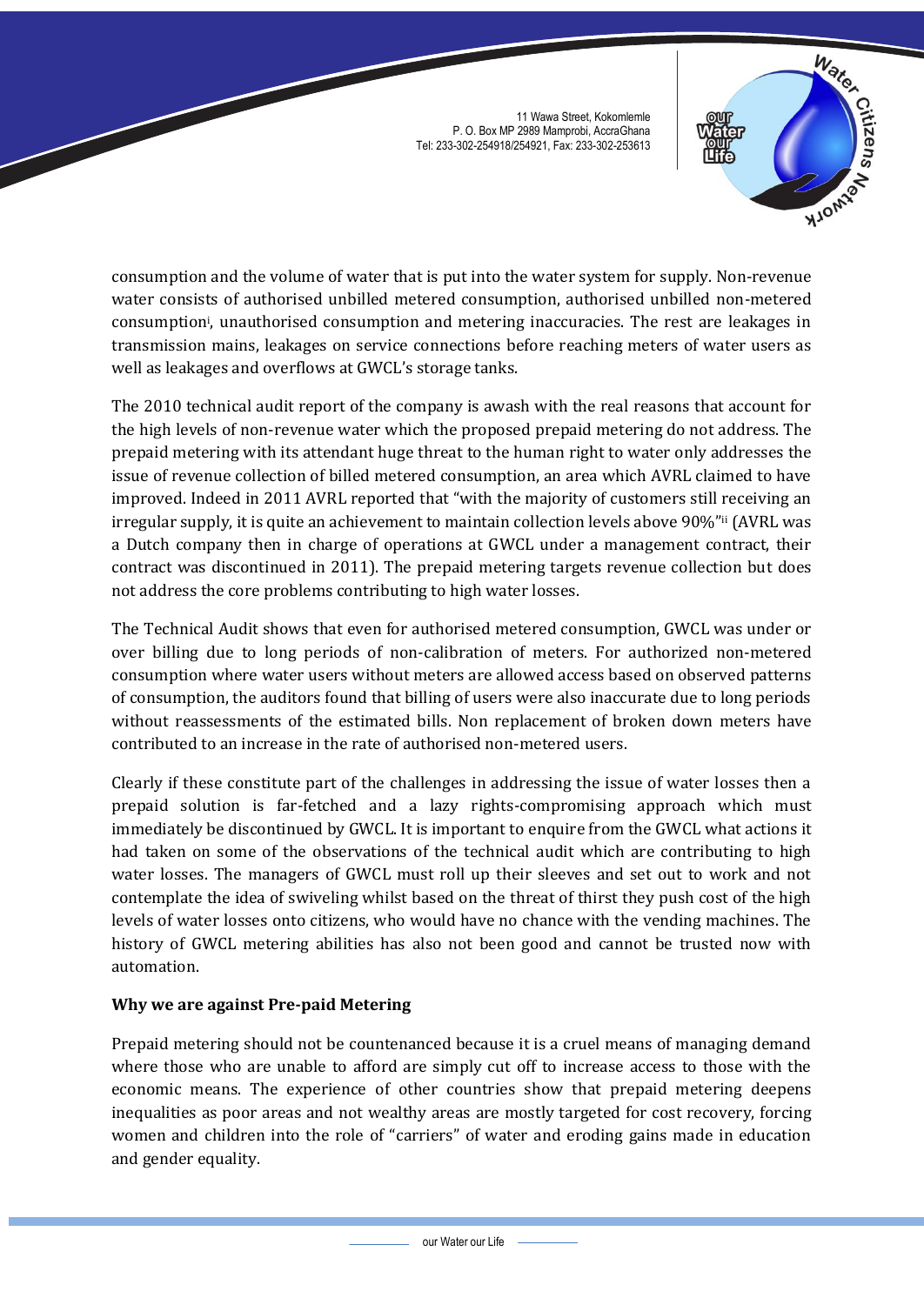

## **Pre-paid Metering Experiences Elsewhere**

In South Africa where pre-paid meters were used, the experience has been that "the new gadgets work like pay-as-you-go cell phones, only instead of having a dead phone when you run out of money, you have dead people, sickened by drinking cholera-infested water"iii.

In Uganda where this policy is also being pursued only 65%iv of the population have access to clean and safe pipe water. The Ugandan example is important because under a Water Operators partnership brokered by UN Habitat, Uganda is presently mentoring Ghana to reduce nonrevenue water. Uganda used the pre-paid metering and has possibly recommended this to Ghana in the WOPs partnership. However, it must be noted that whereas Ghana is not performing well in terms of non-revenue water, it has performed better than Uganda in the area of access to water. Access to water currently stands at more than 80%<sup>v</sup> in Ghana.

## **What should be done?**

It is important for the GWCL to focus on the real issues accounting for the high levels of non revenue water namely metering inaccuracies, increasing levels of authorised non-metered billings, unauthorised consumption as well as losses in production and transmission and huge indebtedness of public institutions. The main challenges are unresolved because of limited investment to GWCL for rehabilitation and replacements. Citizens particularly the poor should not be made to pay for the neglect and least prioritised needs of the GWCL in resource allocation.

The Government through the Ministry of Water Resources, Works and Housing should work to ensure that the needed investments for the rehabilitation or replacements of worn-out facilities are made available. Particularly for the repairs, replacements and calibrations of existing meters as well as installation of new ones where they do not exist.

GWCL must find means for offering consumers with a stress-free access to payment points by ensuring close proximity of payment points to consumers as well as exploring the viability of internet and phone based payment systems.

Citizens must come together to request for increased resource allocations to the GWCL and at the same time resist this policy, usually introduced to prepare the way for privatisation. Water being so essential to human survival, this policy only succeeds in increasing the profit potential